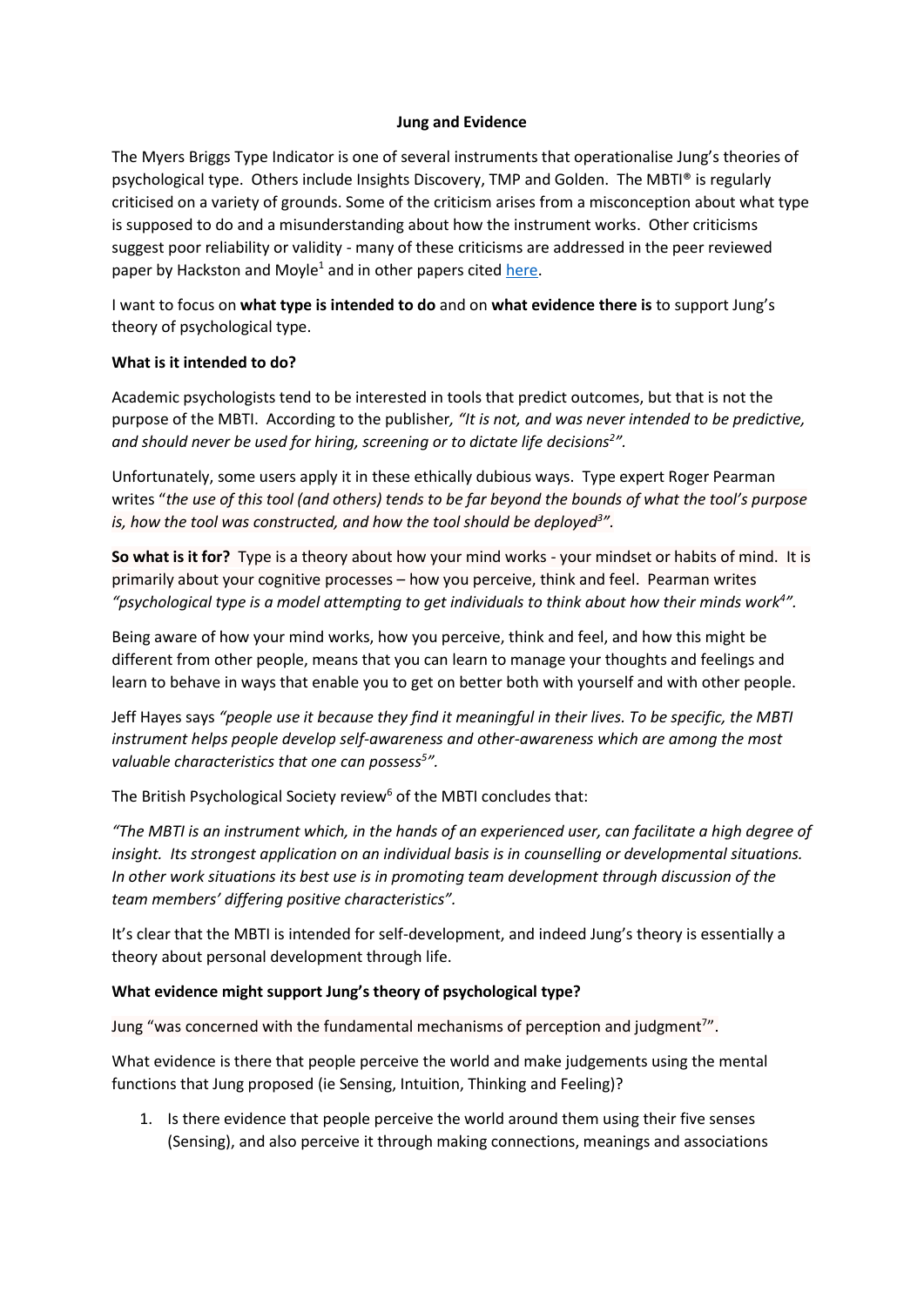(Intuition)? And that while everyone can use both means of perception (Sensing and Intuition), individuals tend to use one more readily and frequently?

- $\circ$  Neuroscientists such as David Eagleman<sup>8</sup> and Leonard Mlodinow<sup>9</sup> suggest that there is evidence that people do use both means of perception and that our brains do not merely record experiences (what's there) but also create meaning by making connections and associations.
- $\circ$  From every-day experience (eg when looking at a scene or a picture), we know that some people focus more on what they perceive with their senses while others focus more on associations and meanings. Some people have a bias towards facts and present reality (Sensing) while others have a bias towards ideas and future possibilities (Intuition).
- 2. Is there evidence that people make judgements and decisions using impersonal objective evaluation, and also using personal empathetic evaluation? And that while everyone can use both means of judgement (Thinking and Feeling), they tend to favour one over the other?
	- $\circ$  Management theorists<sup>10</sup> have described over many years how some people are more task focused and others more people focused, which broadly aligns with the preferences for Thinking and Feeling.
	- $\circ$  We know from research<sup>11</sup> that decisions have both a rational and an emotional component (but note that Jung described both Thinking and Feeling preferences as *rational* decision-making processes).
	- o We most likely all know some people who take decisions based on their principles and give more weight in decision making to objective analysis and seeking for truth (Thinking), while others take decisions based on their personal values and give more weight to human impact and seeking for harmony (Feeling).
- 3. Is there evidence that people show a bias towards either more extraverted behaviour (ie focus energy on external world of people and things) or more introverted behaviour (ie focus energy on internal world thoughts and feelings)?
	- $\circ$  Most academic psychologists agree with the Five Factor Model of personality, which includes Extraversion. The MBTI preference pair of Introversion and Extraversion correlates with the NEO-PI<sup>12</sup> measure of Extraversion.
	- $\circ$  Evidence (Eysenck<sup>13</sup>, Kagan<sup>14</sup>) suggests that introverts are physiologically more sensitive to external stimulation (and therefore prefer less of it), while extraverts are physiologically less sensitive to external stimulation (and therefore prefer more of it). Extraverts also seem to be more sensitive to external rewards, such as those gained from social interaction, (Nettle<sup>15</sup>) and therefore seek it more. These findings fit with Jung's theory.

I believe that the answer to these three questions is "yes". Findings in neuroscience about perception and processes in the brain, many years of management research into topics such as task vs people focus, and our own experience of other people, provide support for Jung's theory of the cognitive processes and preferences.

If the answer to these questions is "yes", (ie if academic researchers find evidence that people do indeed use these cognitive processes to perceive and judge), then isn't this sufficient validation of Jung's theory of psychological type?

And if Jung's theory has validity, then instruments such as the MBTI serve a useful and valuable purpose by introducing Jung's theories to the lay person.